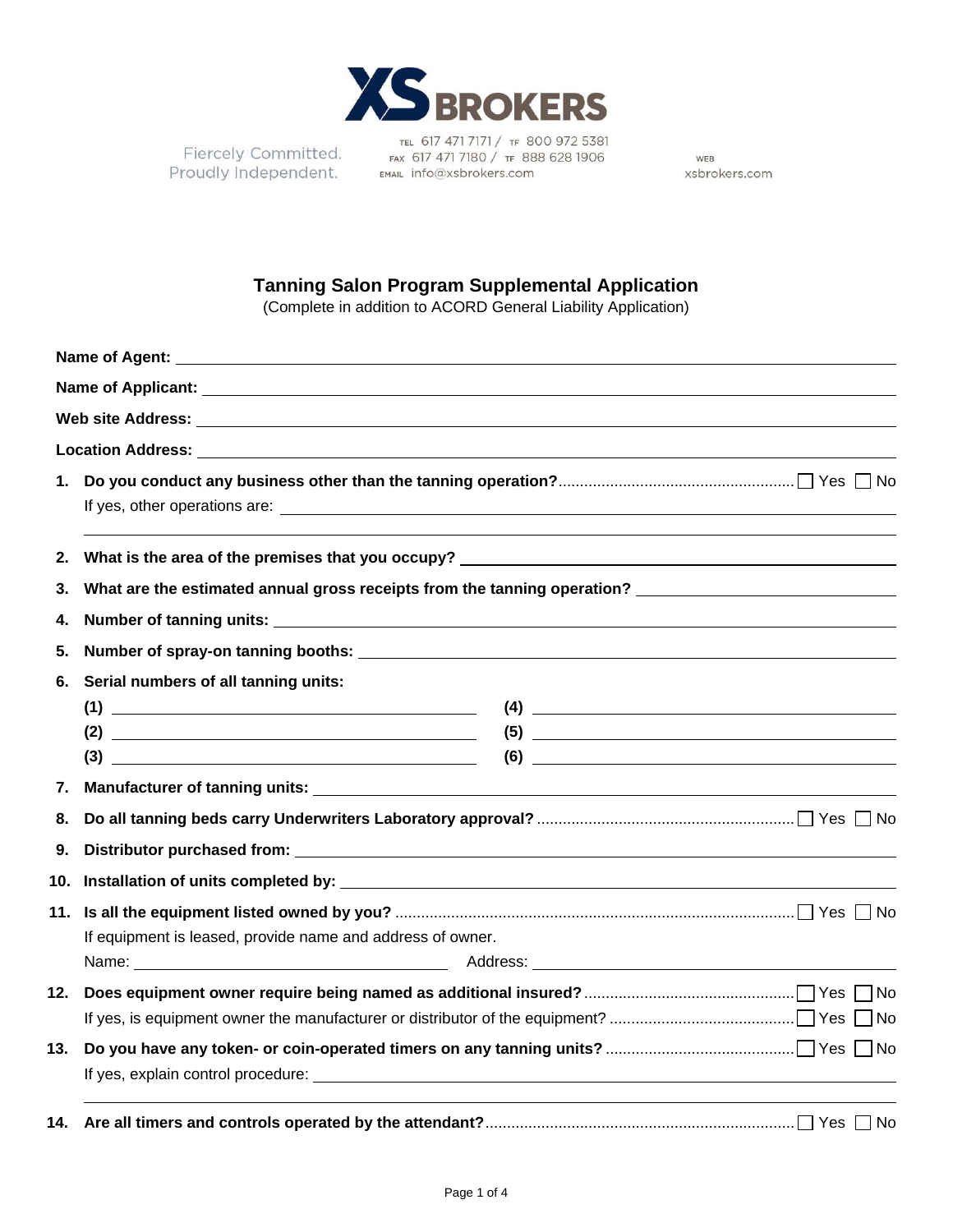| 15. Maximum exposure time each session: |
|-----------------------------------------|
|                                         |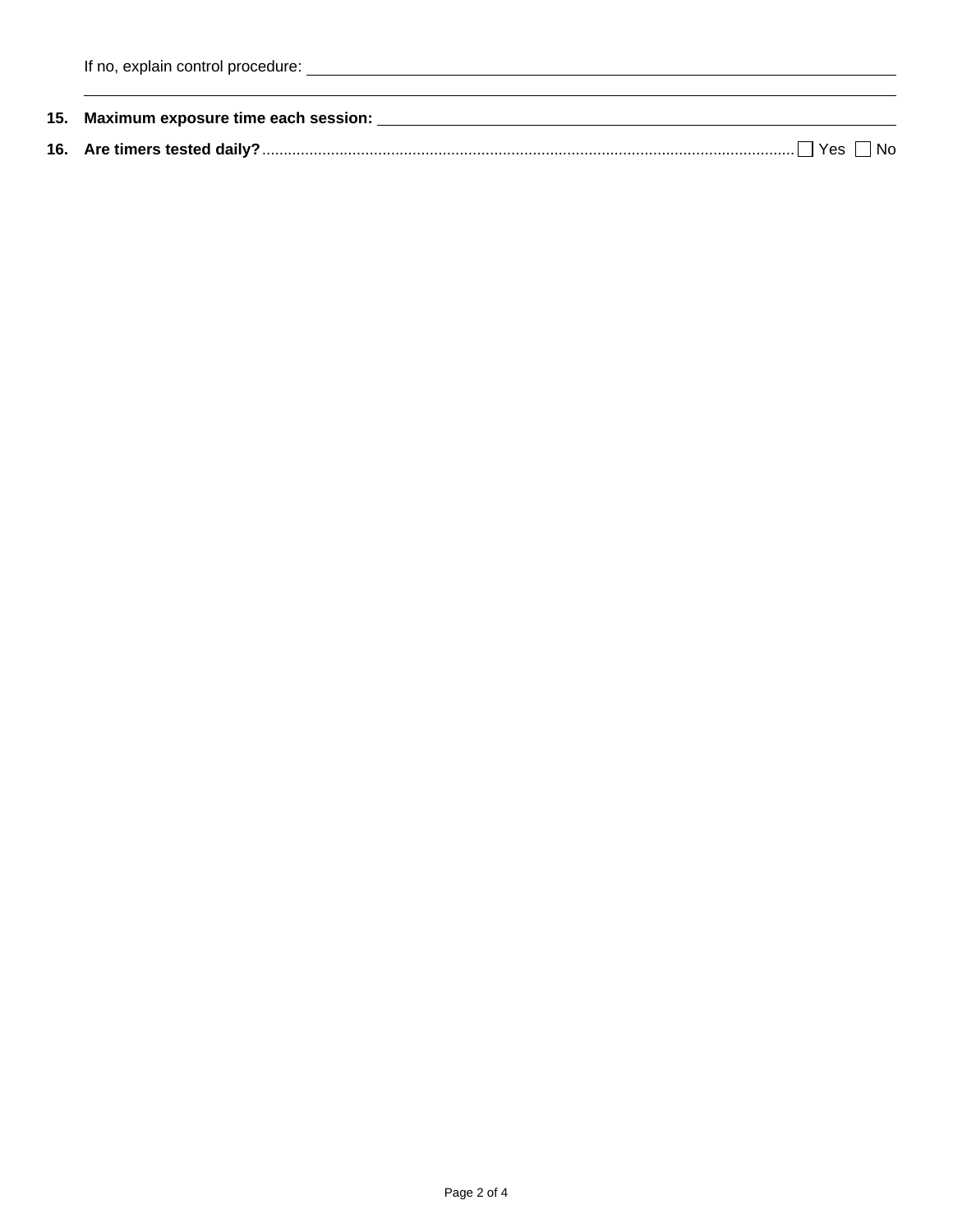| 18. |                                                                                                                                                                                                                                                                                                                                                                                        |
|-----|----------------------------------------------------------------------------------------------------------------------------------------------------------------------------------------------------------------------------------------------------------------------------------------------------------------------------------------------------------------------------------------|
| 19. |                                                                                                                                                                                                                                                                                                                                                                                        |
| 20. |                                                                                                                                                                                                                                                                                                                                                                                        |
|     |                                                                                                                                                                                                                                                                                                                                                                                        |
| 22. |                                                                                                                                                                                                                                                                                                                                                                                        |
| 23. |                                                                                                                                                                                                                                                                                                                                                                                        |
| 24. |                                                                                                                                                                                                                                                                                                                                                                                        |
| 25. | If any of the above answers are no, please explain: The state of the state of the state of the state of the state of the state of the state of the state of the state of the state of the state of the state of the state of t                                                                                                                                                         |
| 26. | Do you manufacture, blend or mix any product to be sold or provided to your customers? Yes No                                                                                                                                                                                                                                                                                          |
| 27. |                                                                                                                                                                                                                                                                                                                                                                                        |
| 28. | Are any of the following services provided? If so, please mark "x" next to the ones applicable.<br>$\Box$ Body piercing<br>$\Box$ Body wraps, other than herbal<br>Body wax<br>$\Box$ Chemical peels<br>Electrolysis<br>Facials<br>$\Box$ Hair stylist<br>Microdermabrasion<br>Masseuse<br>$\mathbf{I}$<br>$\Box$ Nail manicure/sculpting $\Box$ Nutrition counseling $\Box$ Tattooing |
| 29. | Does risk engage in the generation of power, other than emergency back-up power, for their                                                                                                                                                                                                                                                                                             |
| 30. |                                                                                                                                                                                                                                                                                                                                                                                        |

## **(COPIES OF WAIVER FORMS MUST ACCOMPANY THIS APPLICATION.)**

This application does not bind the applicant nor the Company to complete the insurance, but it is agreed that the information contained herein shall be the basis of the contract should a policy be issued.

**FRAUD WARNING:** Any person who knowingly and with intent to defraud any insurance company or other person files an application for insurance or statement of claim containing any materially false information or conceals for the purpose of misleading, information concerning any fact material thereto commits a fraudulent insurance act, which is a crime and subjects such person to criminal and civil penalties. **Not applicable in Nebraska, Oregon and Vermont.**

**NOTICE TO COLORADO APPLICANTS:** It is unlawful to knowingly provide false, incomplete, or misleading facts or information to an insurance company for the purpose of defrauding or attempting to defraud the company. Penalties may include imprisonment, fines, denial of insurance, and civil damages. Any insurance company or agent of an insurance company who knowingly provides false, incomplete, or misleading facts or information to a policy holder or claimant for the purpose of defrauding or attempting to defraud the policy holder or claimant with regard to a settlement or award